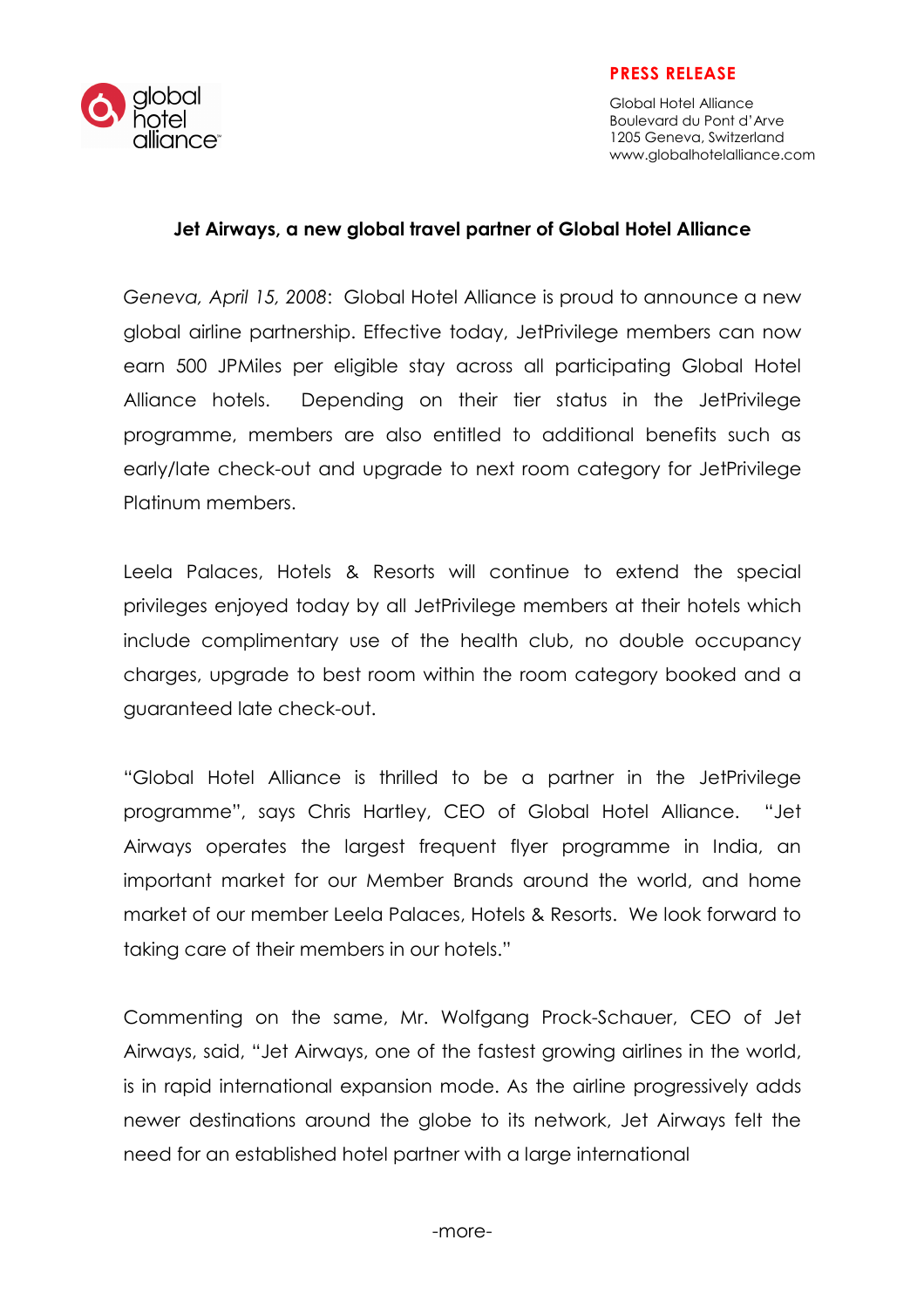# PAGE2/ JET AIRWAYS, A NEW GLOBAL TRAVEL PARTNER OF GLOBAL HOTEL **ALLIANCE**

presence and high quality standards for its JetPrivilege members. This partnership with the Global Hotel Alliance is a step in that direction".

### About Global Hotel Alliance

Based on the airline alliance model, Global Hotel Alliance is the world largest alliance of independent hotel brands. It uses a common technology platform to drive incremental revenues and create cost savings for its members, while offering enhanced recognition and service to customers across all brands. GHA currently comprises of Anantara, Cham, Dusit, Kempinski, Landis, Leela, Marco Polo, Omni and Pan Pacific, encompassing 163 upscale and luxury hotels with over 52,000 rooms in 126 cities and across 42 different countries. www.globalhotelalliance.com

### About Jet Airways

Jet Airways currently operates a fleet of 80 aircraft, which includes 10 Boeing 777-300 ER aircraft, 8 Airbus A330-200 aircraft, 53 classic and next generation Boeing 737-400/700/800/900 aircraft and 9 modern ATR 72-500 turboprop aircraft. With an average fleet age of 4.30 years, the airline has one of the youngest aircraft fleets in the world. Jet Airways operates over 370 flights daily.

Flights to 59 destinations span the length and breadth of India and beyond, including New York (both JFK and Newark) Toronto, Brussels, London (Heathrow), Singapore, Kuala Lumpur, Colombo, Bangkok, Kathmandu, Dhaka, Kuwait, Bahrain, Muscat and Doha. The airline plans to extend its international operations to other cities in North America,